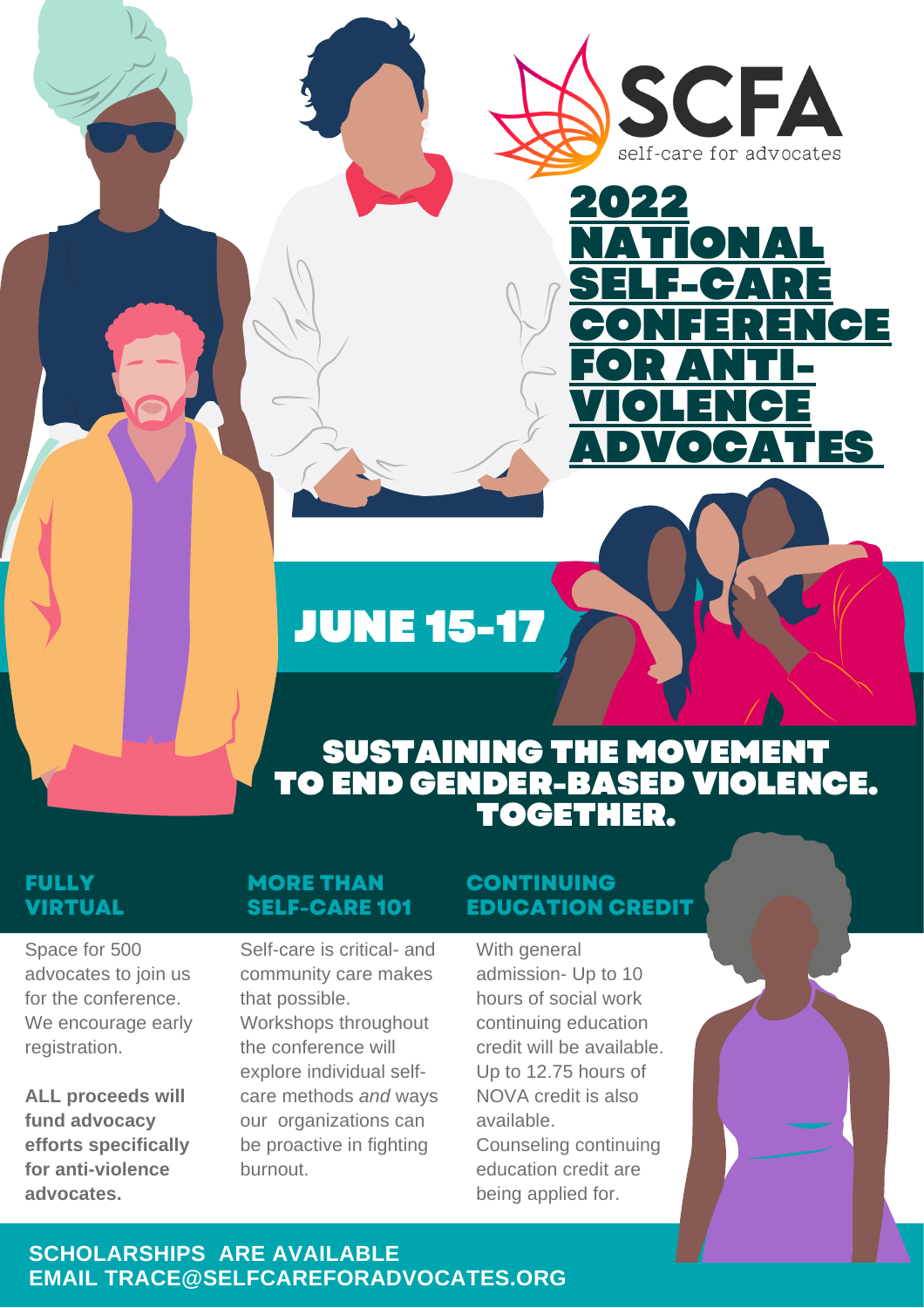



## **SUSTAINING THE MOVEMENT TO END GENDER-BASED VIOLENCE. TOGETHER.**

**JUNE 15**

**10:00-10:15 DOORS OPEN**

**10:15-11:00 WELCOME**

**11:00-12:00 SESSION 1: BROKE AND BURNT OUT: Findings From the SCFA 2021 Advocate Needs Assessment 3:15-4:00 BREAK**

**12:00-1:00 LUNCH**

**1:00-2:00 SESSION 2: COMMUNITY, SPIRTUALITY, AND RITUAL FOR SURVIVING AND THRIVING IGNACIO RIVERA**

**REGISTRATION BEGINS APRIL 15, 2022 WWW.SELFCAREFORAGEMENT.**<br>Selfcareforments **2:15-3:15 SESSION 3: WORKSHOP WITH SARAKAY SMULLENS, AUTHOR OF "BURNOUT AND SELF-CARE IN SOCIAL WORK"**

ALL TIMES CENTRAL

**4:00-5:00 SESSION 4: COPING AND SELF-CARE CONTINA HOUSTON STROUD**

**5:00-5:15 BREAK**

**5:15-6:15 SESSION 5: WORKPLACE BULLYING: IMPACTS, SCIENCE & SELF-CARE WITH FRANCES CAILE**

**2:00-2:15 BREAK**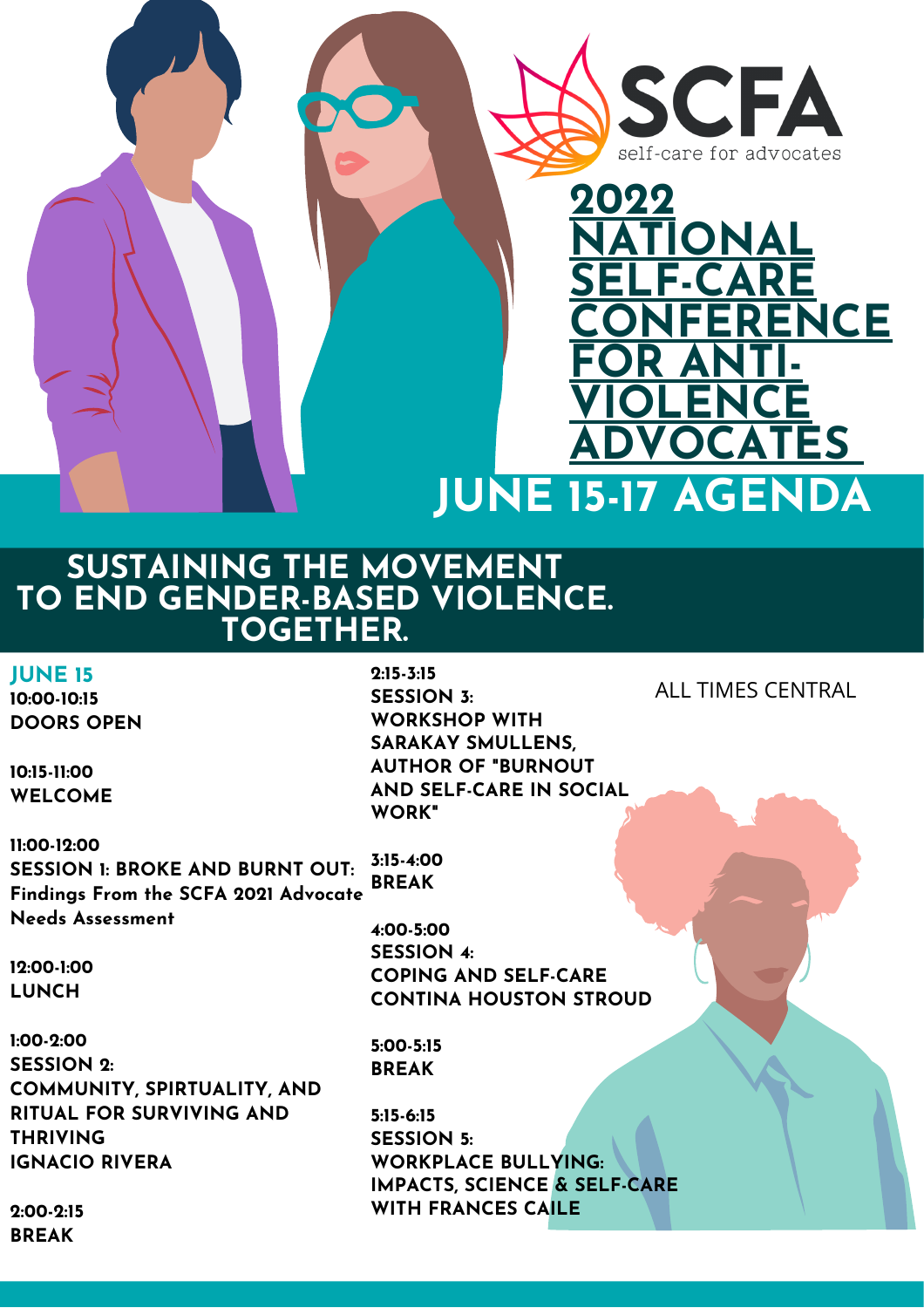



# JUNE 15-17 AGENDA

#### SUSTAINING THE MOVEMENT TO END GENDER-BASED VIOLENCE. TOGETHER.

**[REGISTRATION](http://selfcareforadvocates.org/) BEGINS APRIL 15, 2022 [WWW.SELFCAREFORADVOCATES.ORG](http://selfcareforadvocates.org/)**

#### **JUNE 16** ALL TIMES CENTRAL

**10:00- 11:00 SESSION 6: HOW TO USE POSITIVE PSYCHOLOGY TO BUILD RESILIENCE AND PRACTICE SELF-CARE AT WORK WITH JEREMIE MILLER**

**11:00-11:15 BREAK**

**11:15-12:15 SESSION 7: LABRINTHS AS SELF-CARE JOLYNN BACKES**

**12:15-1:00 LUNCH**

**1:00-2:00 SESSION 8: THE WORKPLACE BULLYING POWER AND CONTROL WHEEL WITH DR. HANNAH SCOTT**

**2:00-2:15 BREAK**

**2:15-3:00 ACTIVITY: CRISIS HOTLINE ADVOCATE BURNOUT PANEL DISCUSSION**

**3:00-4:00 SESSION 9: BURNOUT PREVENTION: TAKING CARE OF YOURSELF AND OTHERS WITH LARISA HARRINGTON**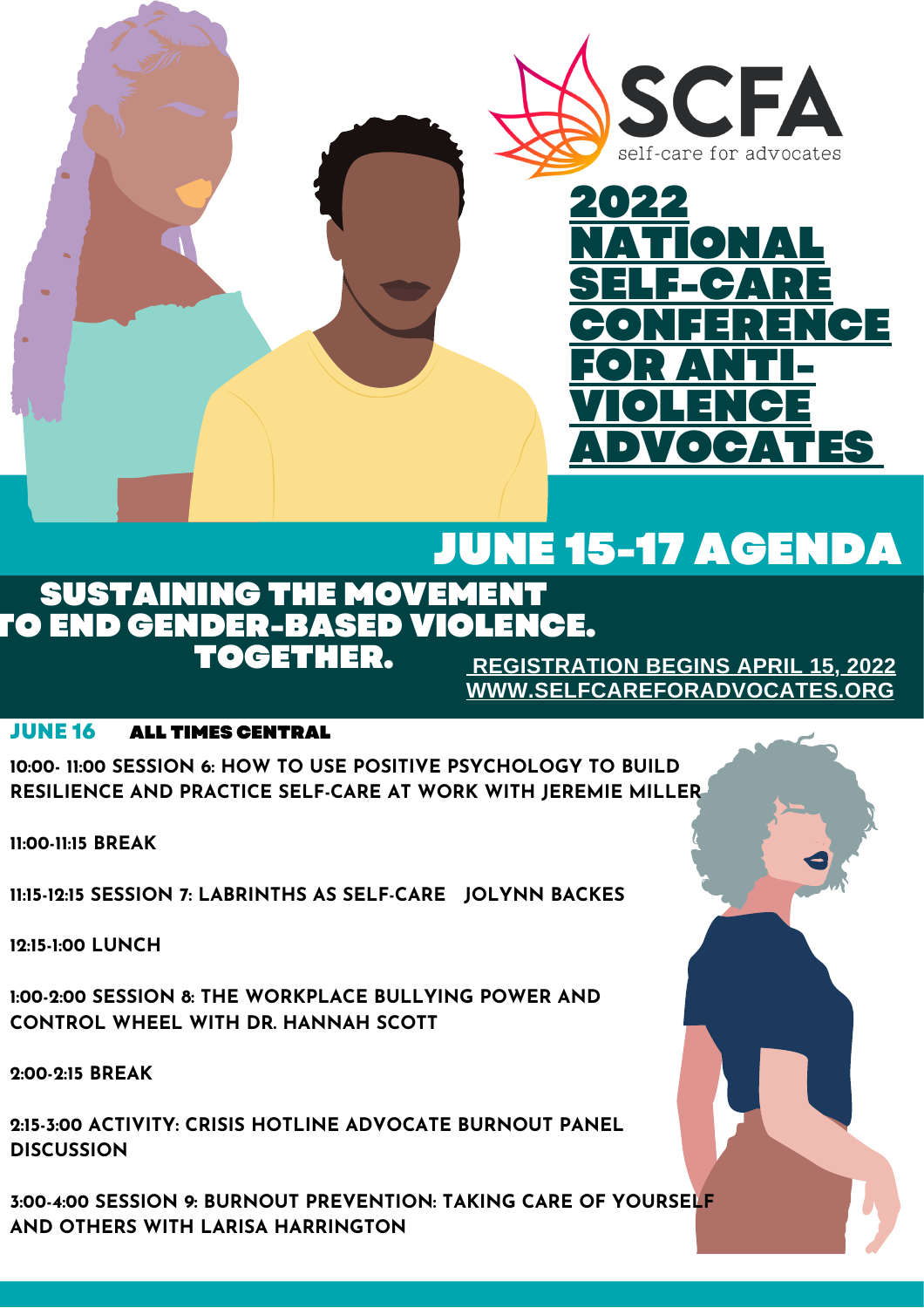



## JUNE 15-17 AGENDA

### SUSTAINING THE MOVEMENT TO END GENDER-BASED VIOLENCE. OGETHER.

#### **10:00-11:00 JUNE 17**

#### ALL TIMES CENTRAL

#### **[REGISTER](https://bit.ly/22SCFAConRegistration) NOW[!](https://bit.ly/22SCFAConRegistration) [WWW.SELFCAREFORADVOCATES.ORG](http://www.selfcareforadvocates.org/)**

**SESSION 10: "BUT VIOLENCE IS PREVENTABLE!": BURNOUT WITHIN THE PREVENTION COMMUNITY SARAH BEAR & OLIVIA TORRES-ROJAS**

**2:15-3:00 ACTIVITY: SUSTAINING OUR MOVEMENT: OUR NEXT STEPS PANEL DISCUSSION**

**2:00-2:15 BREAK**

**11:00-11:15 BREAK**

**11:15-12:00 ACTIVITY: Time Traveling with Epistolary Poetry LED BY POET DANIELLE JONES**

**12:00-1:00 LUNCH**

**1:00-2:00 SESSSION 11: COLLECTIVE CARE & ORGANIZATIONAL CHANGE KARLY RATH**

**3:00-4:00 SESSION 12: THERES ALWAYS ROOM FOR 'GELO' LAUGHTER YOGA CLUB NATASHSA ELLIS**

WANT TO LEARN MORE? VISIT HERE: [HTTPS://BIT.LY/22SCFACONREGISTRATION](https://bit.ly/22SCFAConRegistration)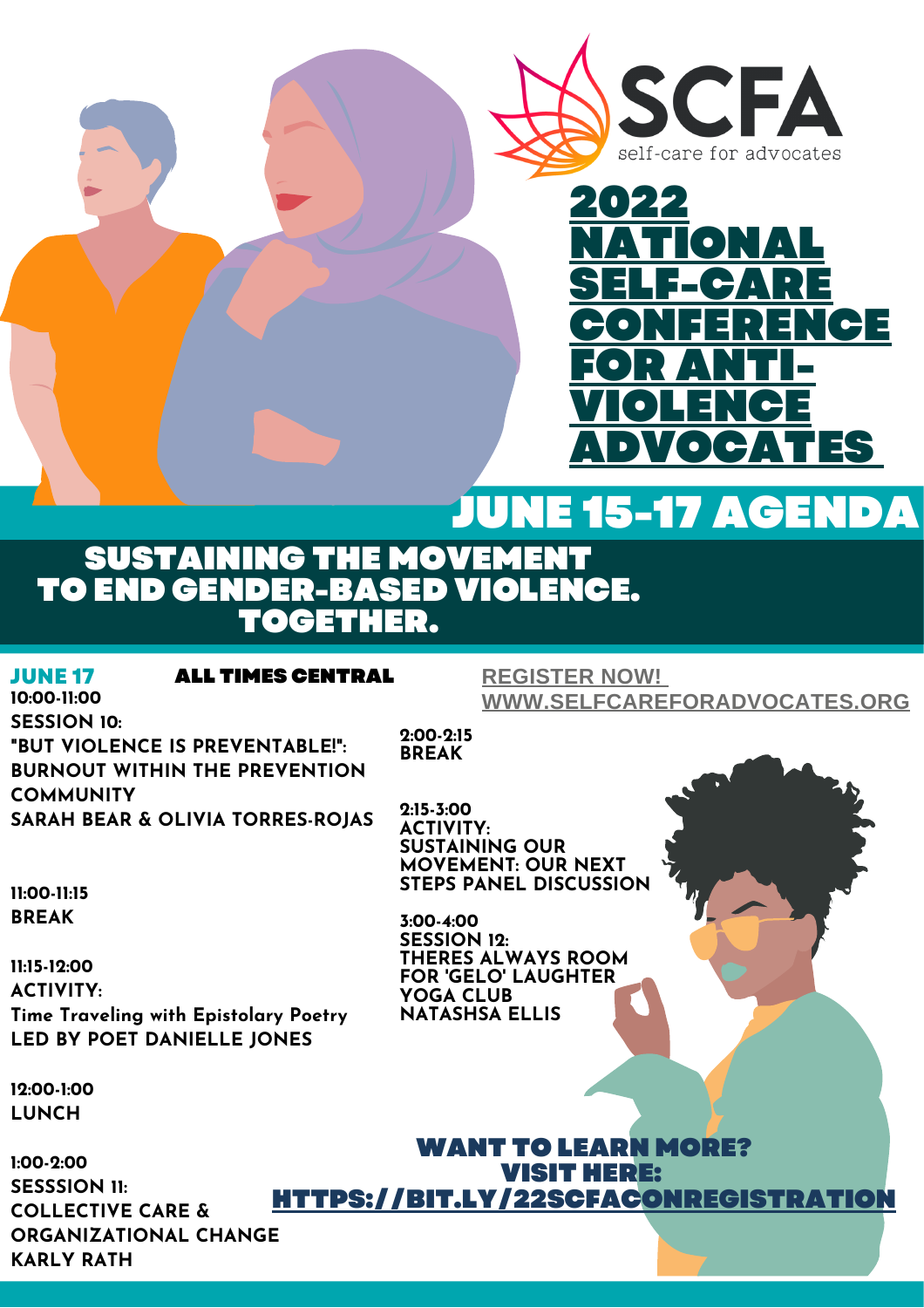

# **Created by Advocates For Advocates**

**Self-Care For Advocates is dedicated to promoting selfcare and preventing work-related stress, trauma, and exhaustion conditions among anti-violence advocates. Join us.**

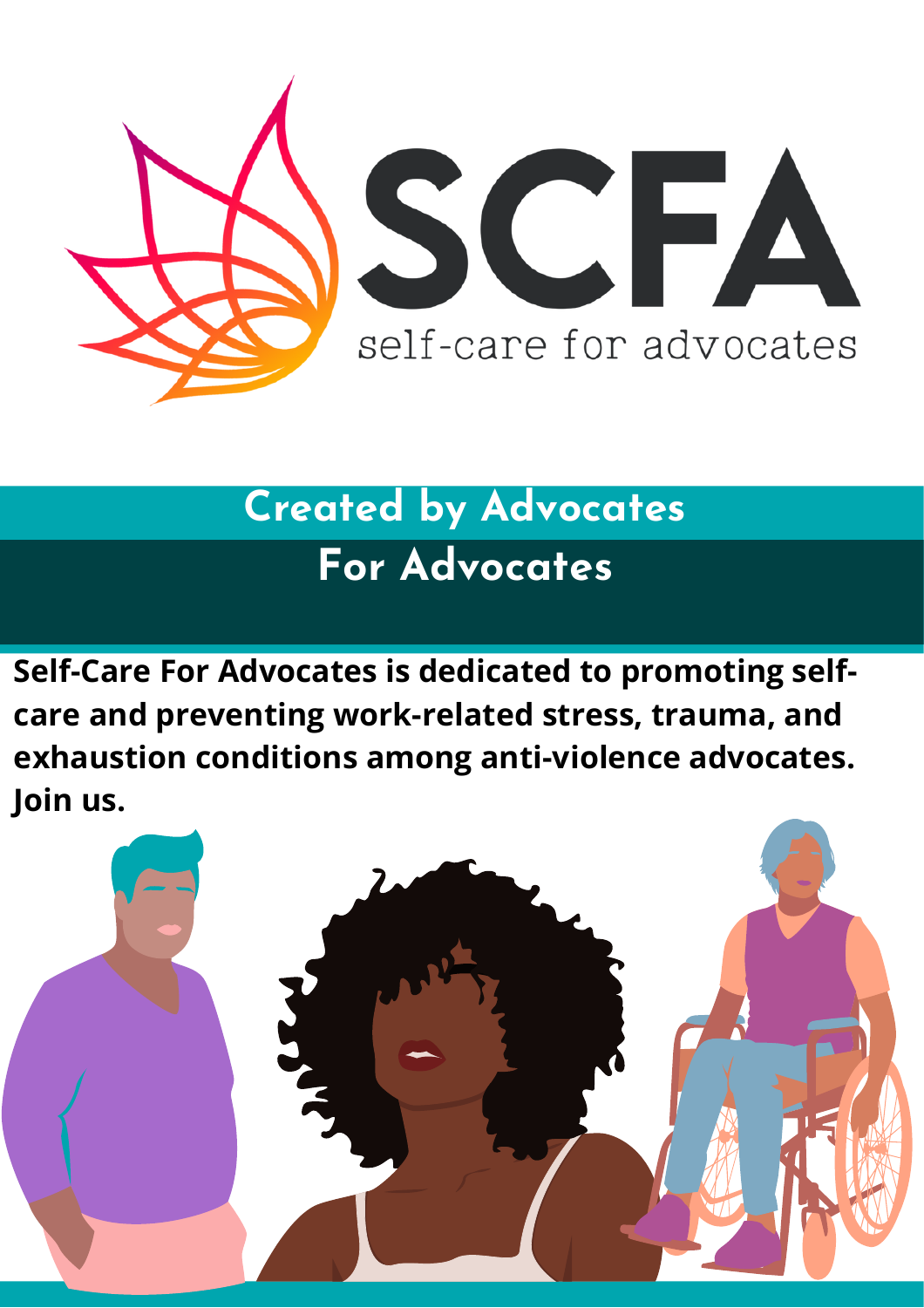

# **Scan this QR Code for the conference Linktree**

# **JOIN US**

SCFA WILL BE BUILDING A **NATIONAL COMMITTEE** OF ANTI-VIOLENCE ADVOCATES AND ORGANIZATIONS THIS FALL TO CONTINUE THIS IMPORTANT CONVERSATION.

**SELFCAREFORADVOCATES.ORG FOR MORE UPDATES**